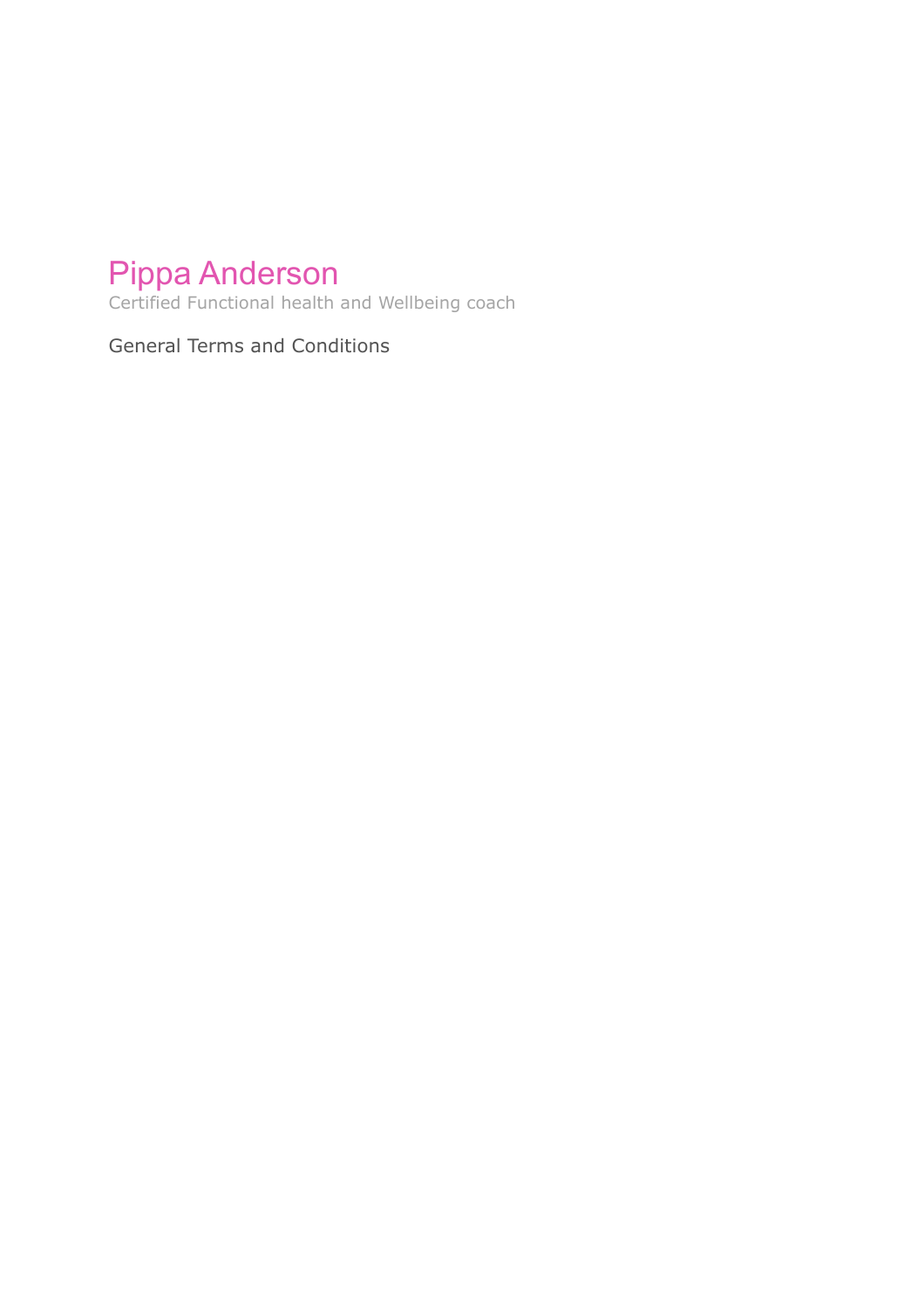# Pippa Anderson - **General Terms (2019)**

#### **1. THESE TERMS**

**1.1 What these terms cover.** These are the terms and conditions on which I supply products to you, whether these are goods, services or digital content. In these terms, where we refer to a "**Programme**" it means a series of session or events prepared and tailored for you that I have agreed to provide to you where, usually, the products being provided are services or digital content.

**1.2 Why you should read them.** Please read these terms carefully before you submit your order to me. These terms tell you who I am, how I will provide products to you, how you and I may change or end the agreement, what to do if there is a problem and other important information. If you think that there is a mistake in these terms or require any changes, please contact me to discuss.

**1.3 Are you a business or a consumer?** In some areas you will have different rights under these terms depending on whether you are a business or consumer. You are a consumer if:

- you are an individual.
- you are buying products from us wholly or mainly for your personal use (not for use in connection with your trade, business, craft or profession).

Provisions specific to businesses only are in *italics*.

*1.4 If you are a business this is our entire agreement with you. If you are a business these terms constitute the entire agreement between us in relation to your order. You acknowledge that you have not relied on any statement, promise, representation, assurance or warranty made or given by or on behalf of me which is not set out in these terms and that you shall have no claim for innocent or negligent misrepresentation or negligent misstatement based on any statement in this agreement.* 

#### **2. INFORMATION ABOUT ME AND HOW TO CONTACT ME**

**2.1 Who I am**. I am Pippa Anderson a sole trader established in 2006 in England and Wales. My address is 57 Golden Square, Tenterden, Kent. TN30 6RN UK.

**2.2 How to contact me**. You can contact me by calling me on 07976 942643 or by writing to me at either [pippaanderson100@icloud.com](mailto:pippaanderson100@icloud.com?subject=) or Pippa Anderson 57 Golden Square, Tenterden, Kent, TN30 6RN. UK

**2.3 How I may contact you**. If I have to contact you I will do so by telephone or by writing to you at the email address or postal address you provided to me in your order/client agreement.

**2.4 "Writing" includes emails**. When I use the words "writing" or "written" in these terms, this includes emails.

#### **3. MY AGREEMENT WITH YOU**

**3.1 How I will accept your order.** My acceptance of your order will take place when I call or write or email you to accept it, at which point an agreement will come into existence between you and me. Online orders will be accepted by email only. Orders made online on my website are for products as described on my website and not described elsewhere, for example, one of my brochures or other marketing materials. The exception to this is if the website refers specifically to products that are described in our other promotional materials.

**3.2 If I cannot accept your order.** If I am unable to accept your order, I will inform you of this and will not charge you for the product. This might be because the product is out of stock, because of unexpected limits on my resources which I could not reasonably plan for, because a credit reference I have obtained for you does not meet our minimum requirements, because I have identified an error in the price or description of the product or because I am unable to meet a delivery deadline you have specified.

**3.3 Your order number**. I will assign an order number to your order and tell you what it is when I accept your order. It will help me if you can tell us the order number whenever you contact us about your order.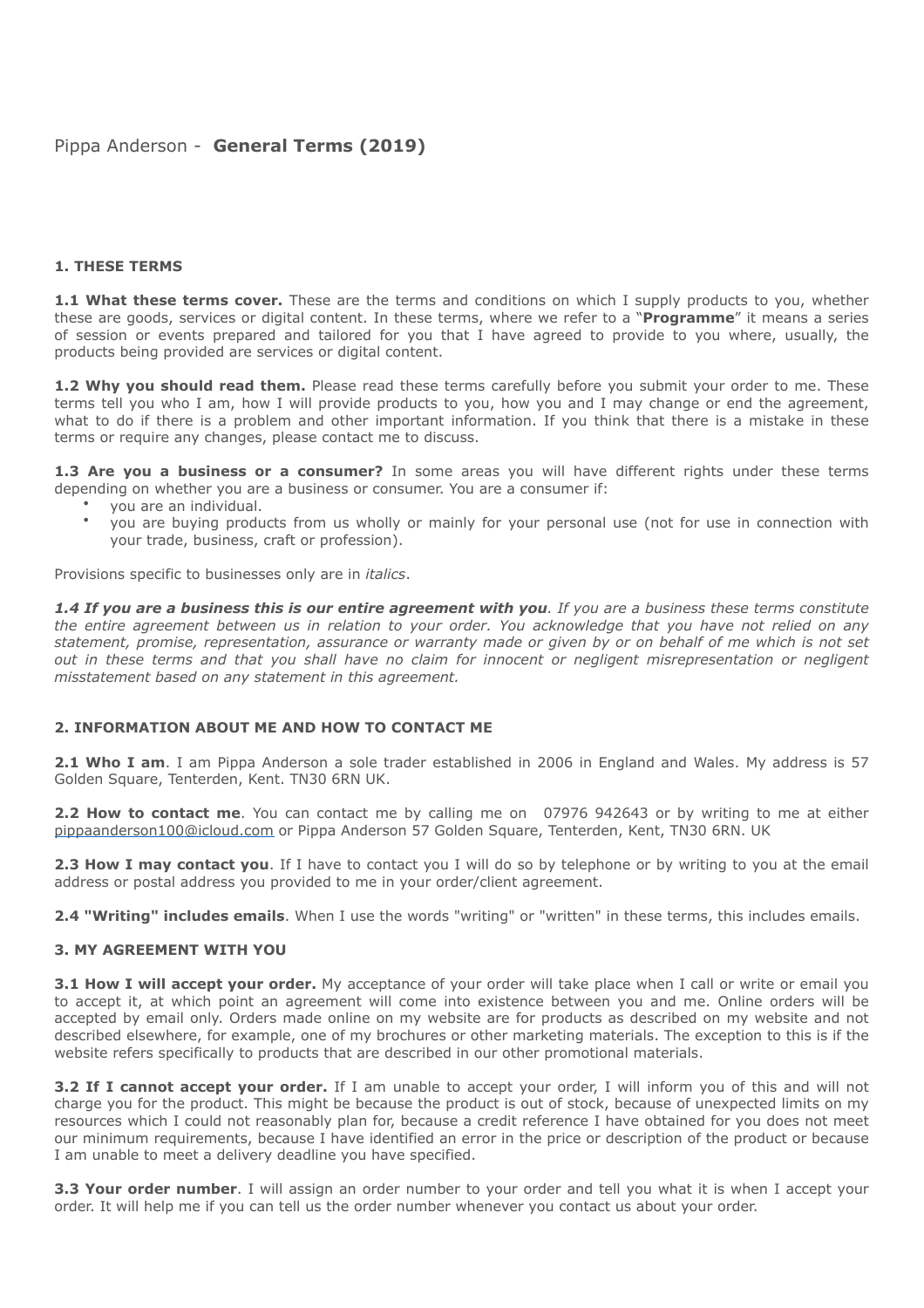**3.4 I only sell to the UK.** My brochures, other marketing materials and website are solely for the promotion of our products in the UK. Unfortunately, we do not accept orders from or deliver to addresses outside the UK.

## **4. MY PRODUCTS**

**4.1 Products may vary slightly from their pictures.** The images of the products on my website and/or in my brochure or other marketing materials are for illustrative purposes only. Although I have made every effort to display the colours accurately, I cannot guarantee that a device's display of the colours or a picture in my brochures or other marketing materials accurately reflects the colour of the products. Your product may vary slightly from those images.

**4.2 Product packaging may vary.** The packaging of the product may vary from that shown in images on my website or in my brochures or other marketing materials.

#### **5. YOUR RIGHTS TO MAKE CHANGES**

**5.1 Inform me if you wish to make changes.** If you wish to make a change to the product you have ordered please contact me. I will let you know if the change is possible. If it is possible I will let you know about any changes to the price of the product, the timing of supply or anything else which would be necessary as a result of your requested change and ask you to confirm whether you wish to go ahead with the change.

**5.2 Right to terminate if you placed your order at a distance (including online, by telephone or email) or off-premises you can terminate the agreement.** If I cannot make the change or the consequences of making the change are unacceptable to you, you may want to end the agreement (see Clause 8). These rights do not apply if you placed your order on-premises.

## **6. MY RIGHTS TO MAKE CHANGES**

**6.1 Minor changes to the products. I** may change the product:

**(a)** to reflect changes in relevant laws and regulatory requirements, for example, the way in which I can provide health coaching or the topics I am able to discuss in our sessions may be impacted by changes in laws and regulatory requirements; and

**(b)** to implement minor technical adjustments and improvements, for example to address a security threat. These changes will not affect your use of the product, but if they do I will notify you in writing.

**6.2 More significant changes to the products and these terms.** In addition, I may make the following changes to these terms or the product, but if I do so we will notify you (in person, over the telephone, in the course of email exchanges, in our brochure or other marketing materials, or on my website) and you may then contact me to end the agreement before the changes take effect and receive a refund for any products paid for but not received:

**(a)** reducing (temporarily or permanently) the range of products we can supply to you, or stopping providing to you (temporarily or permanently) some or all of the products due to changes in laws and regulatory requirements that prevent or restrict me from providing to you some or all health coaching services, or the manner in which we must provide them.

**6.3 Updates to digital content. I** may update or require you to update digital content, provided that the digital content shall always match the description of it that I provided to you before you bought it.

## **7. PROVIDING THE PRODUCTS**

**7.1 Delivery costs.** The costs of delivery (if there are any) will be:

**(a)** as explained to you before you placed your order and confirmed in your order form if you purchased your product in person, over the telephone, or in the course of email exchanges, or **(b)** on our website, if you placed your order online**.** 

#### **7.2 When I will provide the products.**

**(a) If the products are goods.** If the products are goods I will deliver them to you as soon as reasonably possible and in any event within 30 days after the day on which I accept your order.

**(b) If the products are one-off services. I** will begin the services on the date agreed with you during the order process. The estimated completion date for the services is as told to you during the order process.

**(c) If the product is a one-off purchase of digital content.** I will make the digital content available for download by you as soon as I accept your order.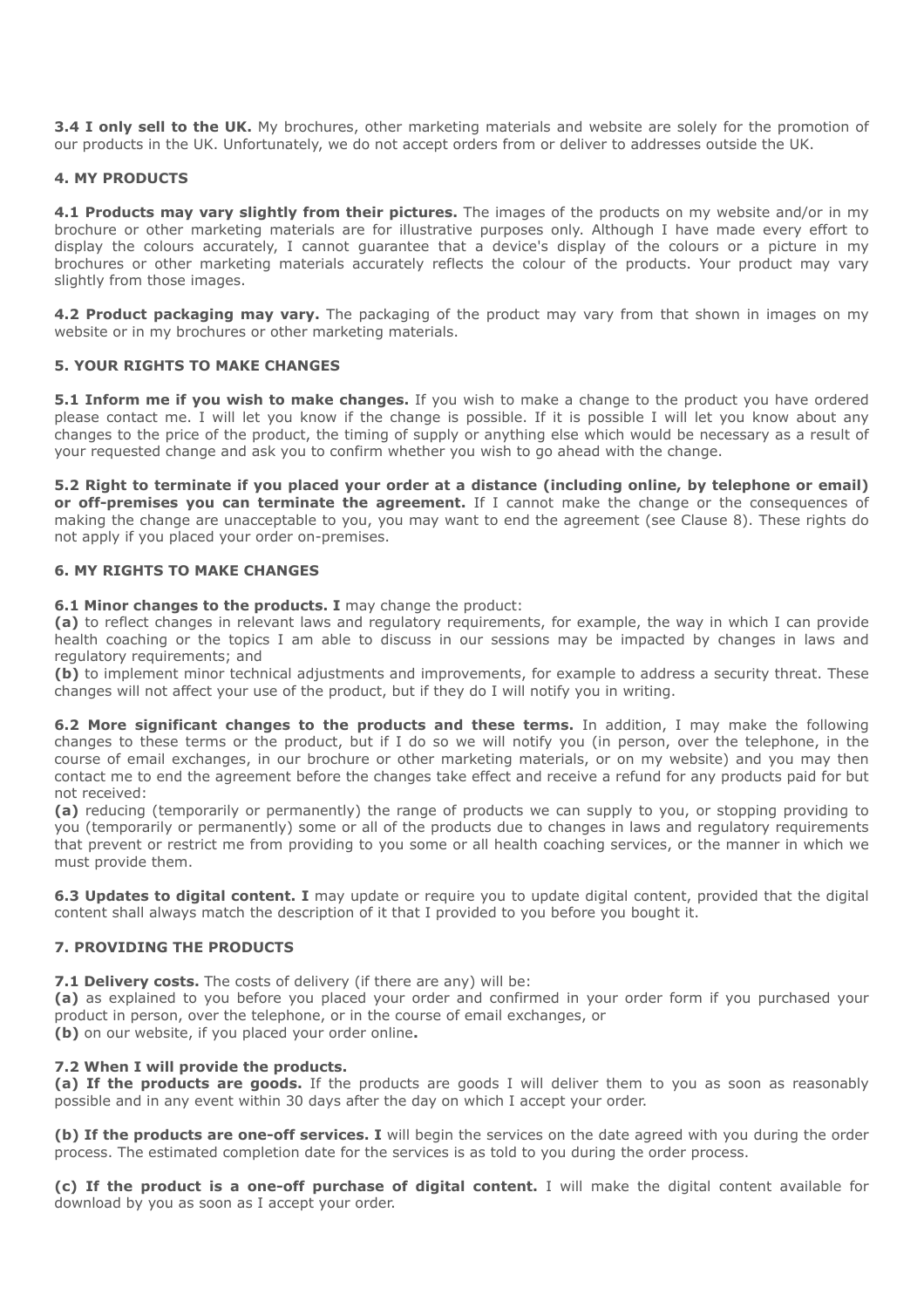**(d) If the products are ongoing services or a subscription to receive goods or digital content. I** will supply the services, goods or digital content to you until either the services are completed or the subscription expires (if applicable) or you end the agreement as described in Clause 8 or I end the agreement by written notice to you as described in Clause 10.

**7.3 I am not responsible for delays outside my control**. If my supply of the products is delayed by an event outside my control then I will contact you as soon as possible to let you know and I will take steps to minimise the effect of the delay. Provided I do this I will not be liable for delays caused by the event, but if there is a risk of substantial delay you may contact me to end the agreement and receive a refund for any products you have paid for but not received.

**7.4 Collection by you**. If you have asked to collect the products from our premises, you can collect them from me at any time during our working hours of 09:00 hrs to 17:00 hrs on weekdays (excluding public holidays).

**7.5 If you are not at home when the product is delivered**. If no one is available at your address to take delivery and the products cannot be posted through your letterbox, I will leave you a note informing you of how to rearrange delivery or collect the products from a local depot.

**7.6 If you do not re-arrange delivery**. If you do not collect the products from me as arranged or if, after a failed delivery to you, you do not re-arrange delivery or collect them from a delivery depot I will contact you for further instructions and may charge you for storage costs and any further delivery costs. If, despite my reasonable efforts, I am unable to contact you or re-arrange delivery or collection I may end the agreement and Clause 10.2 will apply.

**7.7 If you do not allow me access to provide services**. If you do not allow me access to your property to perform the services as arranged (and you do not have a good reason for this) I may charge you additional costs incurred by me as a result. If, despite my reasonable efforts, I am unable to contact you or re-arrange access to your property I may end the agreement and Clause 10.2 will apply.

**7.8 Your legal rights if I deliver products late**. You have legal rights if I deliver any products late. If I miss the delivery deadline for any products then you may treat the agreement as at an end straight away if any of the following apply:

**(a) I** have refused to deliver the products;

**(b)** delivery within the delivery deadline was essential (taking into account all the relevant circumstances); or

**(c)** you told me before I accepted your order that delivery within the delivery deadline was essential.

**7.9 Setting a new deadline for delivery**. If you do not wish to treat the agreement as at an end straight away, or do not have the right to do so under Clause 7.8, you can give me a new deadline for delivery, which must be reasonable, and you can treat the agreement as at an end if I do not meet the new deadline.

**7.10 Ending the agreement for late delivery**. If you do choose to treat the agreement as at an end for late delivery under Clause 7.8 or Clause 7.9, you can cancel your order for any of the products or reject products that have been delivered. If you wish, you can reject or cancel the order for some of those products (not all of them), unless splitting them up would significantly reduce their value. After that I will refund any sums you have paid to us for the cancelled products and their delivery. If the products have been delivered to you, you must either return them in person to where you bought them, post them back to me or (if they are not suitable for posting) allow me to collect them from you. I will pay the costs of postage or collection. Please call on 07976 942643 or email us at pippaanderson100@icloud.com to arrange collection.

**7.11 When you become responsible for goods**. The goods will be your responsibility from the time I deliver the product to the address you gave me or you (or a carrier organised by you) collect it from me.

**7.12 When you own the goods.** You own the goods once I have received payment in full.

**7.13 What will happen if you do not give required information to me**. I may need certain information from you so that I can supply the products to you, for example, your personal details. If so, this will have been:

**(a)** mentioned to you before you placed your order: (i) in person, or (ii) over the telephone, or (iii) in the course of email exchanges, or

**(b)** as set out in (i) the product description of my brochure or other marketing materials, or (ii) on my website, or mentioned to you in the course of email exchanges.

I will contact you to ask for this information. If you do not give me this information within a reasonable time of me asking for it, or if you give me incomplete or incorrect information, I may either end the agreement (and Clause 10.2 will apply) or make an additional charge of a reasonable sum to compensate us for any extra work that is required as a result. I will not be responsible for supplying the products late or not supplying any part of them if this is caused by you not giving me the information I need within a reasonable time of us asking for it.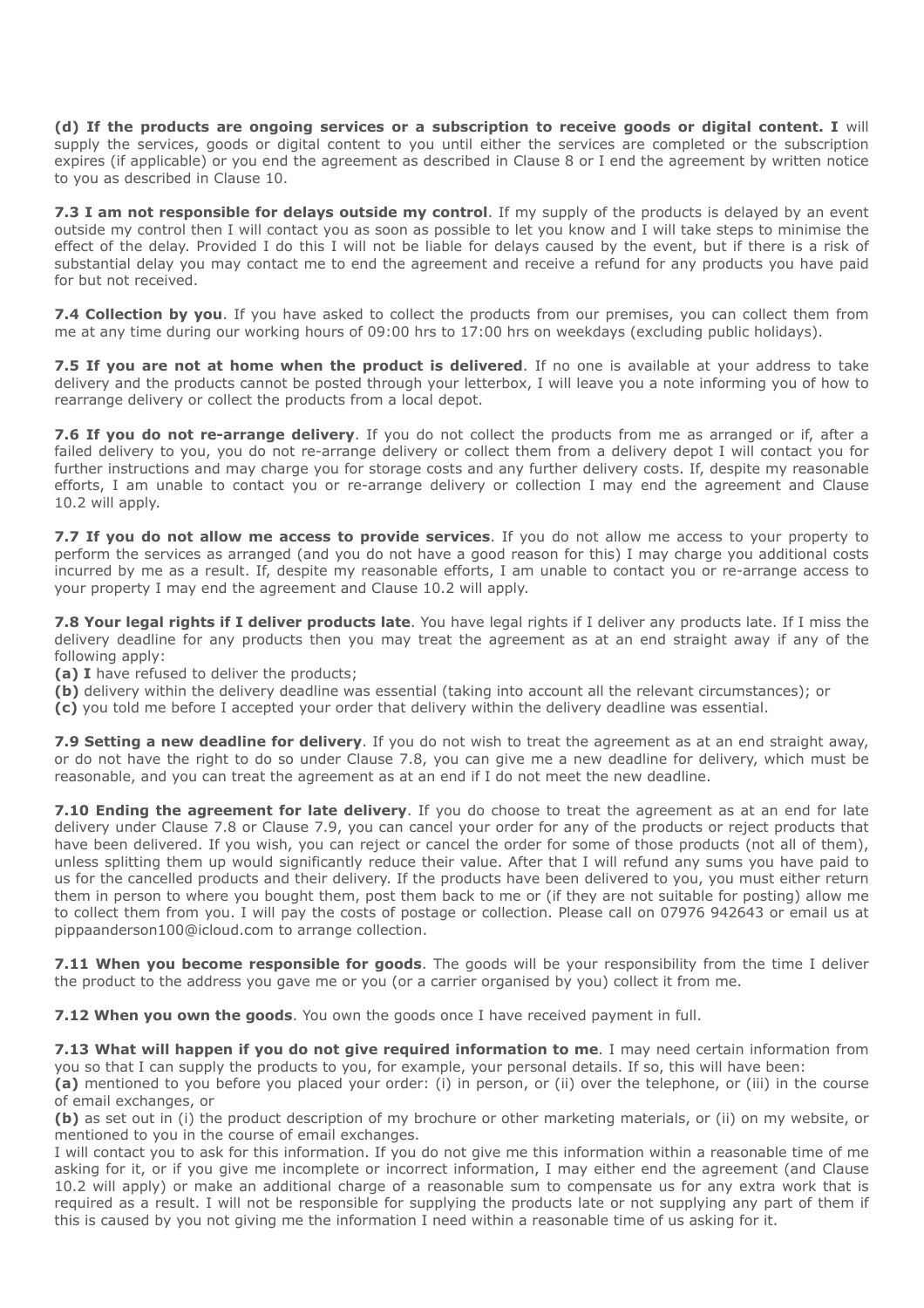**7.14 Reasons I may suspend the supply of products to you**. I may have to suspend the supply of a product to:

- **(a)** deal with technical problems or make minor technical changes;
- **(b)** update the product to reflect changes in relevant laws and regulatory requirements;
- **(c)** make changes to the product as requested by you or notified by me to you (see Clause 6).

**7.15 Your rights if I suspend the supply of products**. I will contact you in advance to tell you I will be suspending supply of the product, unless the problem is urgent or an emergency. If I have to suspend the product for longer than [30 days] in any [three-month] period we will adjust the price so that you do not pay for products while they are suspended. You may contact me to end the agreement for a product if I suspend it, or tell you I am going to suspend it, in each case for a period of more than 30 days and I will refund any sums you have paid in advance for the product in respect of the period after you end the agreement.

**7.16** I may also suspend supply of the products if you do not pay. If you do not pay me for the products when you are supposed to (see Clause 14.4) and you still do not make payment on or before the 7th day of me reminding you that payment is due, I may suspend supply of the products until you have paid me the outstanding amounts. I will contact you to tell you I am suspending supply of the products. I will not suspend the products where you dispute the unpaid invoice (see Clause 14.7). I will not charge you for the products during the period for which they are suspended. As well as suspending the products I can also charge you interest on your overdue payments (see Clause 14.6).

## **8. YOUR RIGHTS TO END THE AGREEMENT**

**8.1 You can always end your agreement with me**. Your rights when you end the agreement will depend on what you have bought, whether there is anything wrong with it, how I am performing, when you decide to end the agreement, whether you ordered your product on-premises or at a distance (including online, by telephone or email) / off-premises, and whether you are a consumer or a business:

**If you are a consumer who ordered your product at a distance (including online, by telephone or email) or offpremises**, the rights in (a) to (d) below apply to you:

**(a) If what you have bought is faulty or mis-described you may have a legal right to end the agreement** (or to get the product repaired or replaced or a service re-performed or to get some or all of your money back), see Clause 12 if you are a consumer or Clause 13 if you are a business;

**(b) If you want to end the agreement because of something I have done or have told you we are going to do**, see Clause 8.2;

**(c) If you are a consumer and have just changed your mind about the product,** see Clause 8.3. You may be able to get a refund if you are within the cooling-off period, but this may be subject to deductions and you will have to pay the costs of return of any goods;

**(d) In all other cases (if I am not at fault and you are not a consumer exercising your right to change your mind and cancel)**, see Clause 8.7.

**If instead you are a consumer who ordered your product on-premises**, you can end your agreement for the supply of a product at any time before I have delivered it or completed supplying it and you have paid for it. In some circumstances described below, I may charge you for doing so. You also have your rights where a product is faulty or mis-described, see Clause 12. However, you do not have a right to change your mind and cancel, and so Clauses 8.3, 8.5 and 8.6 do not apply to you.

**8.2 Ending the agreement because of something I have done or are going to do**. If you are ending a agreement for a reason set out at (a) to (e) below the agreement will end immediately and I will refund you in full for any products which have not been provided or have not been provided properly and you may also be entitled to compensation. The reasons are:

**(a) I** have told you about an upcoming change to the product or these terms which you do not agree to (see Clause  $6.2$ 

**(b) I** have told you about an error in the price or description of the product you have ordered and you do not wish to proceed;

**(c)** there is a risk that supply of the products may be significantly delayed because of events outside my control;

**(d)** I have suspended supply of the products for technical reasons, or notify you I am going to suspend them for technical reasons, in each case for a period of more than 30 days; or

**(e)** you have a legal right to end the agreement because of something I have done wrong (including because I have delivered late (see Clause 7.8).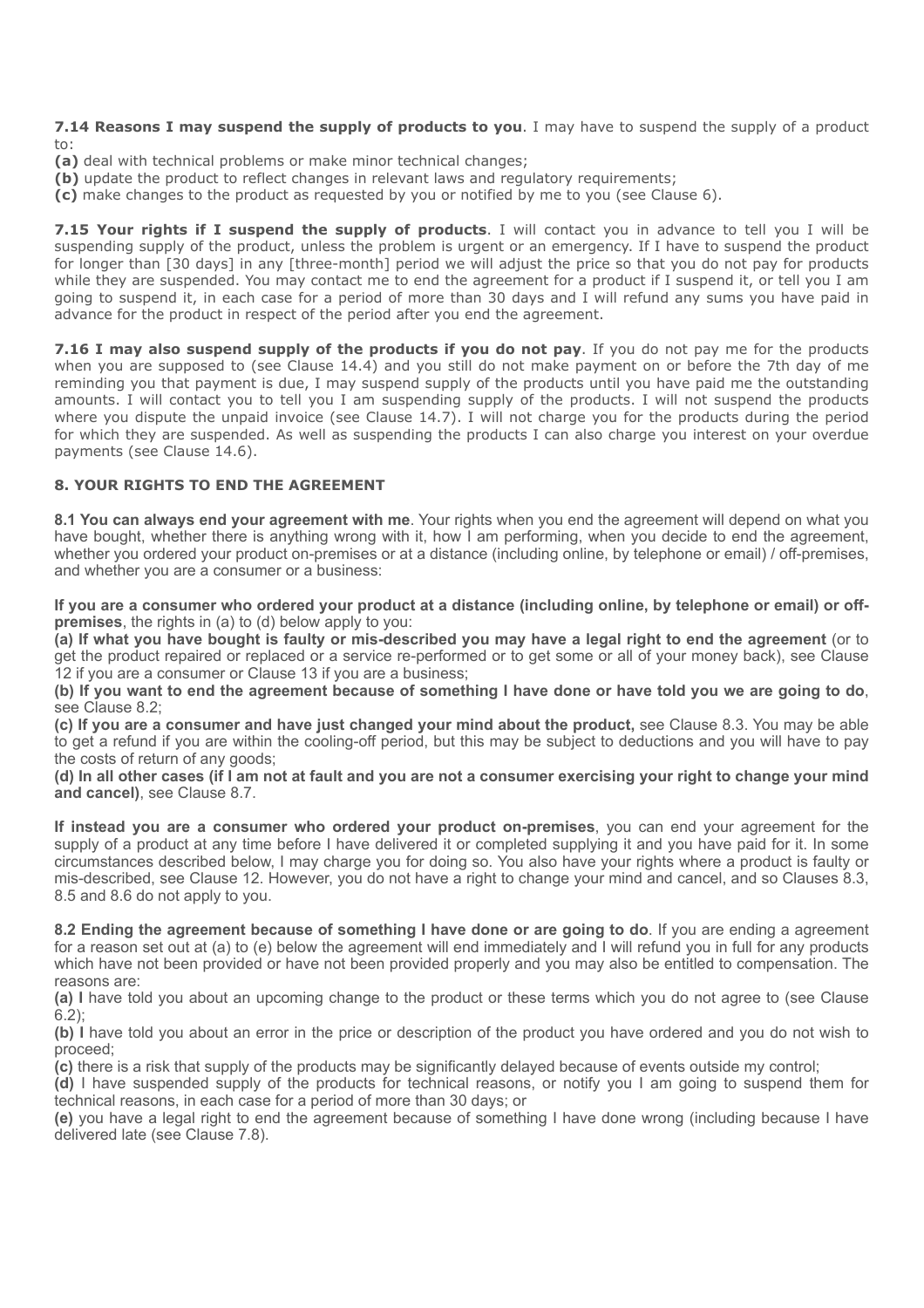**8.3 Exercising your right to change your mind and cancel if you are a consumer (Consumer Contracts Regulations 2013)**. If you are a consumer then for most products bought over the telephone, by mail order, by exchange of emails, or online you have a legal right to change your mind and cancel within 14 days and receive a refund. These rights, under the Consumer Contracts Regulations 2013, are explained in more detail below. **If you are a consumer who ordered your product on-premises, this Clause 8.3 does not apply to you.**

**8.4 Your enhanced rights as a consumer**. I offer our UK consumers rights which are more generous than your legal rights under the Consumer Contracts Regulations in the ways set out below. These enhanced rights, which are offered only to consumers resident in the UK, do not affect your legal rights in relation to faulty or mis-described products (see Clause 11.2):

| <b>Right under the Consumer Contracts</b> | How our enhanced rights are more      |
|-------------------------------------------|---------------------------------------|
| <b>Regulations 2013</b>                   | generous                              |
| 14 day period to change your mind and     | 28 day period to change your mind and |
| cancel.                                   | cancel.                               |
| Consumer to pay costs of return.          | I pay the costs of return.            |

**If you are a consumer who ordered your product on-premises,** this Clause 8.4 only applies if you change your mind about a product either before it is delivered or on or before the 7th day after receiving it**.** If you have received the unwanted product please return it to me at your own expense. You are not obliged to return digital content or services.

**8.5 When consumers do not have the right to change their mind and cancel**. Your right as a consumer to change your mind and cancel does not apply in respect of:

**(a)** digital products after you have started to download or stream these;

**(b)** services, once these have been completed, even if the cancellation period is still running;

**(d)** products sealed for health protection or hygiene purposes, once these have been unsealed after you receive them; **(e)** sealed audio or sealed video recordings or sealed computer software, once these products are unsealed after you receive them; and

**(f)** any products which become mixed inseparably with other items after their delivery.

**If you are a consumer who ordered your product on-premises, this Clause 8.5 does not apply to you.**

**8.6 How long do consumers have to change their minds and cancel?** If you are a consumer, how long you have depends on what you have ordered and how it is delivered.

**(a) Have you bought services for example, health coaching sessions? i**f so, you have 28 days after the day I email you to confirm I accept your order. However, once I have completed the services you cannot change your mind and cancel, even if the period is still running. If you cancel after I have started the services, you must pay me for the services provided up until the time you tell me that you have changed your mind and want to cancel.

**(b) Have you bought digital content for download or streaming for example, a podcast or video blog?** if so, you have 28 days after the day I contact you to confirm I accept your order, or, if earlier, until you start downloading or streaming. If I delivered the digital content to you immediately, and you agreed to this when ordering, you will not have a right to change your mind and cancel.

**(c) Have you bought goods for example, supplements?**, if so you have 28 days after the day you (or someone you nominate) receive the goods, **unless**:

**(i) Your goods are split into several deliveries over different days**. In this case you have until 28 days after the day you (or someone you nominate) receive the last delivery to change your mind about the goods.

**(ii) Your goods are for regular delivery over a set period**. In this case you have until 14 days after the day you (or someone you nominate) receive the first delivery of the goods.

**If you are a consumer who ordered your product on-premises, this Clause 8.6 does not apply to you.**

**8.7 Ending the agreement (i) where I am not at fault and there is no right to change your mind and cancel or (ii) where there is no good reason**.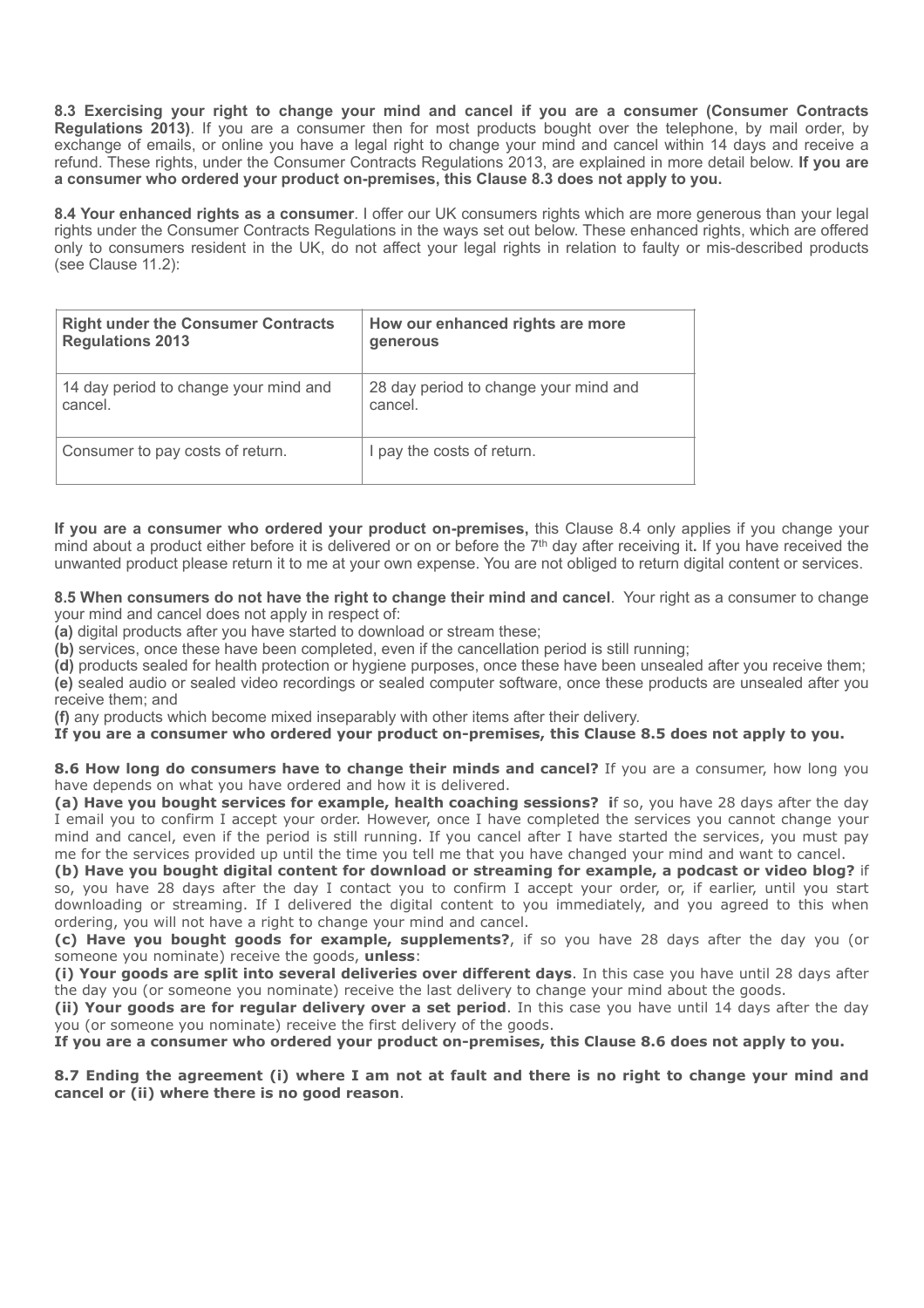**(a) If you are a consumer who ordered your product at a distance (including online, by telephone or email) or off-premises**, then even if we are not at fault and you are not a consumer who has a right to change your mind and cancel (see Clause 8.1), you can still end the agreement before it is completed, but you may have to pay me compensation. An agreement for goods or digital content is completed when the product is delivered, downloaded or streamed and paid for. An agreement for services is completed when I have finished providing the services and you have paid for them. If you want to end an agreement before it is completed where I am not at fault and you have not changed your mind, just contact me to let me know. The agreement will end immediately and I will refund any sums paid by you for products not provided but I may deduct from that refund (or, if you have not made an advance payment, charge you) reasonable compensation for the net costs I will incur as a result of your ending the agreement which may take into account any discount you receive as a result of committing to a Programme.

**(b) If you are a consumer who ordered your product on-premises or you are a business,** then if you are not ending the agreement for one of the reasons in Clause 8.2, then the agreement will end immediately and I will refund any sums paid by you for products not provided but I may deduct from that refund (or, if you have not made an advance payment, charge you) reasonable compensation for the net costs I will incur as a result of your ending the agreement which may take into account any discount you receive as a result of committing to a Programme.

#### **9.HOW TO END THE AGREEMENT WITH ME (INCLUDING IF YOU ARE A CONSUMER YOU HAVE CHANGED YOUR MIND AND WISH TO CANCEL)**

**If you are a consumer who ordered your product at a distance (including online, by telephone or email) or off-premises, or if you are a business**, then only Clauses 9.1 to 9.7 apply to you.

**If you are a consumer who ordered your product on-premises**, then only Clause 9.8 applies to you.

**9.1 Tell me you want to end the agreement**. To end the agreement with me, please let me know by doing one of the following:

**(a) Phone or email**. Call 07976942643 or email us at pippaanderson100@icloud.com. Please provide details of what you bought, when you ordered or received it and your name and address.

**(b) By post**. Complete the template cancellation form that can be found at the end of these terms and post it to us at the address on the form. Or simply write to us at 57 Golden Square Tenterden Kent TN30 6RN including details of what you bought, when you ordered or received it and your name and address.

**9.2 Returning products after ending the agreement**. If you end the agreement for any reason after products have been dispatched to you or you have received them, you must return them to me. You must either return the goods in person to where you bought them, post them back to me at 57 Golden Square, Tenterden, Kent, TN30 6RN or (if they are not suitable for posting) allow me to collect them from you. Please call on 07976 942643 or email us at [pippaanderson100@icloud.com](mailto:pippaanderson100@icloud.com) to arrange collection. If you are a consumer exercising your right to change your mind and cancel you must send off the goods within 14 days of telling me you wish to end the agreement.

**9.3 When I will pay the costs of return**. I will pay the costs of return:

**(a)** if the products are faulty or mis-described;

**(b)** if you are ending the agreement because I have told you of an upcoming change to the product or these terms, an error in pricing or description, a delay in delivery due to events outside my control or because you have a legal right to do so as a result of something I have done wrong.

In all other circumstances (including where you are exercising your right to change your mind and cancel) you must pay the costs of return.

**9.4 What I charge for collection**. If you are responsible for the costs of return and I am collecting the product from you, I will charge you the direct cost to us of collection.

**9.5 How I will refund you**. If you are entitled to a refund under these terms I will refund you the price you paid for the products including delivery costs, by the method you used for payment. However, I may make deductions from the price, as described below.

#### **9.6 When I may make deductions from refunds if you are a consumer exercising your right to change your mind and cancel**. If you are a consumer exercising your right to change your mind and cancel:

**(a)** I may reduce your refund of the price (excluding delivery costs) to reflect any reduction in the value of the goods, if this has been caused by your handling them in a way which would not be permitted in a shop. If I refund you the price paid before I am able to inspect the goods and later discover you have handled them in an unacceptable way, you must pay me an appropriate amount.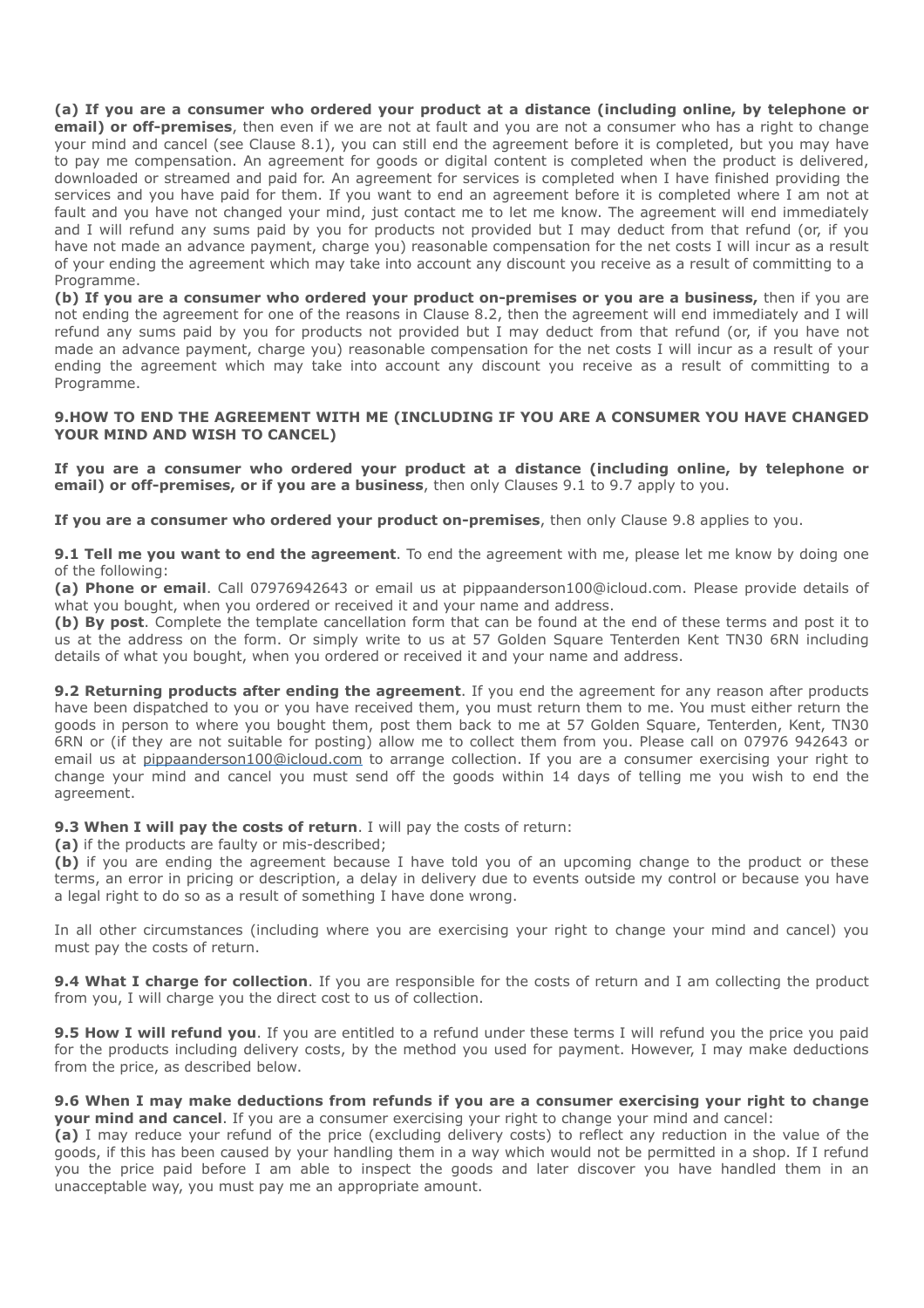**(b)** The maximum refund for delivery costs will be the costs of delivery by the least expensive delivery method I offer. For example, if I offer delivery of a product within 3-5 days at one cost but you choose to have the product delivered within 24 hours at a higher cost, then I will only refund what you would have paid for the cheaper delivery option.

**(c)** Where the product is a service, I may deduct from any refund an amount for the supply of the service for the period for which it was supplied, ending with the time when you told me you had changed your mind and want to cancel. The amount will be in proportion to what has been supplied, in comparison with the full coverage of the agreement.

**9.7 When your refund will be made**. I will make any refunds due to you as soon as possible. If you are a consumer exercising your right to change your mind and cancel then:

**(a)** If the products are goods and I have not offered to collect them, your refund will be made within 14 days from the day on which we receive the product back from you or, if earlier, the day on which you provide me with evidence that you have sent the product back to Me.

**(b)** In all other cases, your refund will be made within 14 days of your telling me you have changed your mind and want to cancel.

**9.8 Returning products after ending the agreement**. If you end the agreement after products have been dispatched to you and they have been delivered to you (because I cannot recall them), you must return them to me. I will pay the costs of return if you are ending the agreement because I have told you of an upcoming change to the product or these terms, an error in pricing or description, a delay in delivery due to events outside my control or because you are exercising your legal rights to end the agreement because of something I have done wrong. In all other circumstances you must pay the costs of return.

## **10. MY RIGHTS TO END THE AGREEMENT**

**10.1 I may end the agreement if you breach it**. I may end the agreement for a product at any time by writing to you if:

**(a)** you do not make any payment to me when it is due and you still do not make payment on or before the fifth day of me reminding you that payment is due;

**(b)** you do not, within a reasonable time of me asking for it, provide me with information that is necessary for me to provide the products;

**(c)** you do not, within a reasonable time, allow me to deliver the products to you or collect them from me;

**(d)** you do not, within a reasonable time, allow me access to your premises to supply the services.

**10.2 You must compensate me if you breach the agreement**. If I end the agreement in the situations set out in Clause 10.1 I will refund any money you have paid in advance for products we have not provided but I may deduct or charge you reasonable compensation for the net costs I will incur as a result of your ending the agreement which may take into account any discount you receive as a result of committing to a Programme

**10.3 I may withdraw the product**. I may write to you to let you know that I am going to stop providing the product. I will let you know at least 10 days in advance of our stopping the supply of the product and will refund any sums you have paid in advance for products which will not be provided.

#### **11. IF THERE IS A PROBLEM WITH THE PRODUCT**

**11.1 Let me know**. If you have any questions or complaints about the product, please contact me. You can telephone me on 07976 942643 or write to me at 57 Golden Square, Tenterden, Kent. TN30 6RN

#### **12 YOUR RIGHTS IN RESPECT OF DEFECTIVE PRODUCTS IF YOU ARE A CONSUMER**

**12.1 Summary of your legal rights if you are a consumer**. If you are a consumer we are under a legal duty to supply products that are in conformity with this agreement. See the box below for a summary of your key legal rights in relation to the products. Nothing in these terms will affect your legal rights.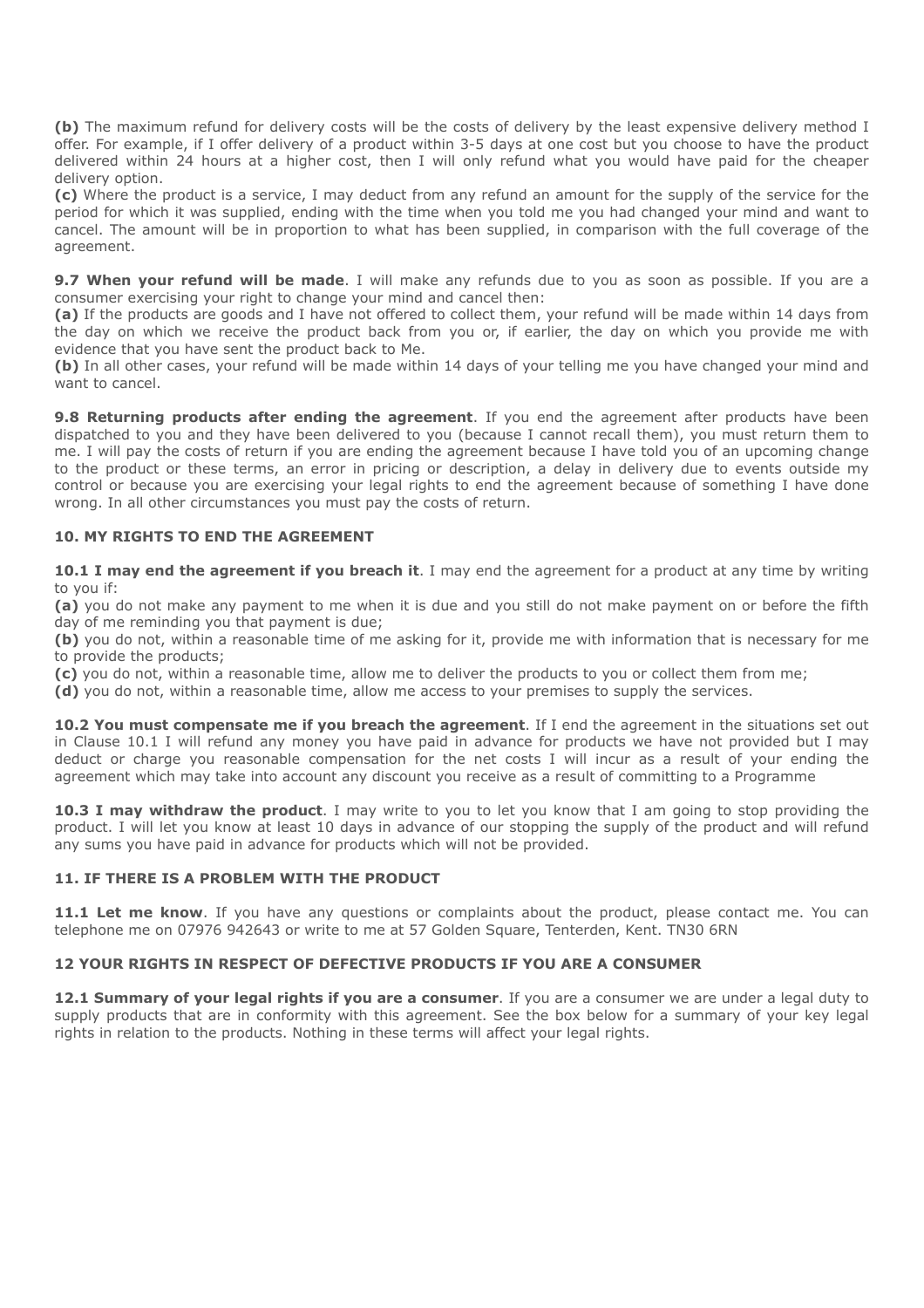This is a summary of your key legal rights. These are subject to certain exceptions. For detailed information please visit the Citizens Advice website www.adviceguide.org.uk or call 03454 04 05 06.

If your product is **goods**, for example, a nutritional supplement, the Consumer Rights Act 2015 says goods must be as described, fit for purpose and of satisfactory quality. During the expected lifespan of your product your legal rights entitle you to the following:

- up to 30 days: if your goods are faulty, then you can get an immediate refund.
- up to six months: if your goods can't be repaired or replaced, then you're entitled to a full refund, in most cases.
- up to six years: if your goods can be expected to last up to six years, you may be entitled to a repair or replacement, or to some of your money back. You also have rights to change your mind and cancel, see Clause 8.3.

If your product is **digital content**, for example, an app or podcast, the Consumer Rights Act 2015 says digital content must be as described, fit for purpose and of satisfactory quality:

- if your digital content is faulty, you're entitled to a repair or a replacement.
- if the fault can't be fixed, or if it hasn't been fixed within a reasonable time and without significant inconvenience, you can get some or all of your money back.
- if you can show the fault has damaged your device and we haven't used reasonable care and skill, you may be entitled to a repair or compensation.

You also have rights to change your mind and cancel, see Clause 8.3.

If your product is **services**, for example, health coaching or attending one of our workshops, the Consumer Rights Act 2015 says services must be performed with reasonable care and skill:

- you can ask us to repeat or fix a service if it's not carried out with reasonable care and skill, or get some money back if we can't fix it.
- if you haven't agreed a price beforehand, what you're asked to pay must be reasonable.
- if you haven't agreed a time beforehand, it must be carried out within a reasonable time.

You also have rights to change your mind and cancel, see Clause 8.3.

**12.2 Your obligation to return rejected products**. If you wish to exercise your legal rights to reject products you must either return them in person to where you bought them, post them back to me or (if they are not suitable for posting) allow me to collect them from you. I will pay the costs of postage or collection. Please call on 07976 942643 or email or write to us at [pippaanderson100@icloud.com](mailto:pippaanderson100@icloud.com) or Pippa Anderson 57 Golden Square, Tenterden, Kent. TN30 6RN to arrange collection.

# *13. YOUR RIGHTS IN RESPECT OF DEFECTIVE PRODUCTS IF YOU ARE A BUSINESS*

*13.1 If you are a business we warrant that on delivery, and for a period of three months from the date of delivery (the "Warranty Period") any products which are goods shall:* 

- *(a) conform in all material respects with their description and any relevant specification;*
- *(b) be free from material defects in design, material and workmanship;*
- *(c) be of satisfactory quality (within the meaning of the Sale of Goods Act 1979); and*
- *(d) be fit for any purpose held out by me.*

*13.2 Subject to Clause 13.3, if:* 

*(a) you give me notice in writing during the warranty period within a reasonable time of discovery that a product does not comply with the warranty set out in Clause 13.1;* 

*(b) I am given a reasonable opportunity of examining such product; and* 

*(c) you return such product to me at our cost,* 

*Then I shall, at our option, repair or replace the defective product, or refund the price of the defective product in full.* 

*13.3 I will not be liable for a product's failure to comply with the warranty in Clause 13.1 if:* 

*(a) you make any further use of such product after giving a notice in accordance with Clause 13.2(a);*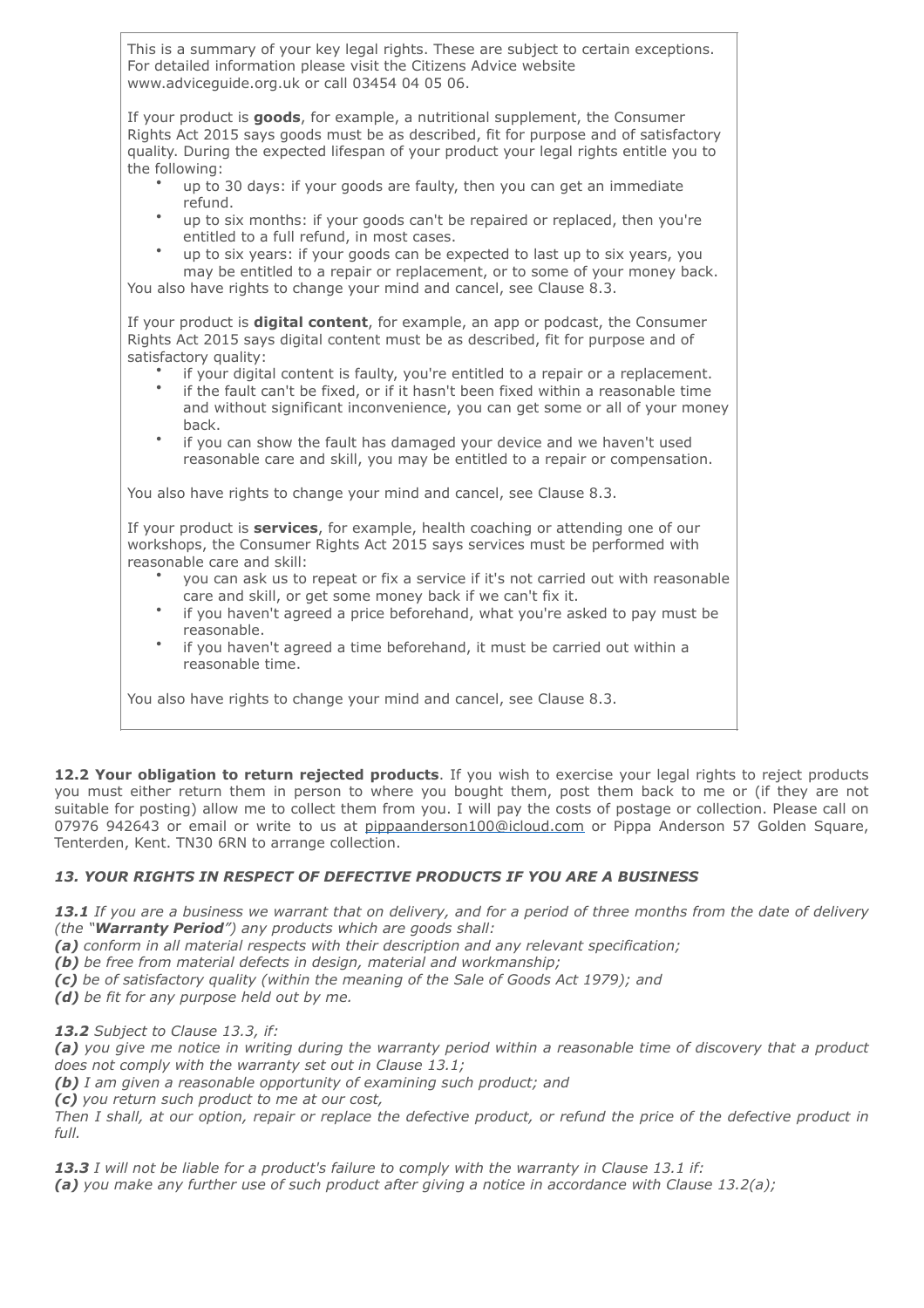*(b) the defect arises because you failed to follow my oral or written instructions as to the storage, installation, commissioning, use or maintenance of the product or (if there are none) good trade practice;* 

*(c) the defect arises as a result of me following any drawing, design or specification supplied by you;* 

*(d) you alter or repair the product without my written consent; or* 

*(e) the defect arises as a result of fair wear and tear, wilful damage, negligence, or abnormal working conditions.* 

*13.4 Except as provided in this Clause 13, I shall have no liability to you in respect of a product's failure to comply with the warranty set out in Clause 13.1.* 

*13.5 The terms in this Clause 13 shall apply to any repaired or replacement products supplied by us under Clause 13.2.* 

## **14.PRICE AND PAYMENT**

**14.1 Where to find the price for the product**. The price of the product (including VAT, if it applies) will be the price indicated in your client agreement / order documentation (if you've ordered by telephone, email or from a brochure or other marketing materials) or on our website online order page (if you've ordered online). I take all reasonable care to ensure that the price of the product advised to you is correct. Clause 14.3 explains what happens if I discover an error in the price of the product you order.

**14.2 I will pass on changes in the rate of VAT**. If the rate of VAT changes between your order date and the date I supply the product, I will adjust the rate of VAT that you pay, if VAT applies, unless you have already paid for the product in full before the change in the rate of VAT takes effect.

**14.3 What happens if I got the price wrong**. It is possible that, despite my best efforts, some of the products I sell may be incorrectly priced. I will normally check prices before accepting your order so that, where the product's correct price at your order date is less than my stated price at your order date, I will charge the lower amount. If the product's correct price at your order date is higher than the price stated to you, I will contact you for your instructions before we accept your order. If I accept and process your order where a pricing error is obvious and unmistakeable and could reasonably have been recognised by you as a mis-pricing, I may end the agreement, refund you any sums you have paid and require the return of any goods provided to you.

#### **14.4 When you must pay and how you must pay**.

When you must pay depends on what product you are buying:

**(a)** For **goods**, you must pay for the products before I dispatch them. I will not charge your credit or debit card until I dispatch the products to you.

**(b)** For **digital content**, you must pay for the products before you download them.

**(c)** For **services**, details of when and how to pay will have been included in your order form. If there are no details about when you must pay in the order form, then you must make an advance payment of 25% of the price of the services, before I start providing them. I will invoice you monthly in advance for the services until the services are completed.

14.5 My right of set-off if you are a business. If you are a business you must pay all amounts due to me under these terms in full without any set-off, counterclaim, deduction or withholding (other than any deduction or withholding of tax as required by law).

14.6 I can charge interest if you pay late. If you do not make any payment to me by the due date I may charge interest to you on the overdue amount at the rate of 3% a year above the base lending rate of Barclays Bank plc from time to time. This interest shall accrue on a daily basis from the due date until the date of actual payment of the overdue amount, whether before or after judgment. You must pay me interest together with any overdue amount.

14.7 What to do if you think an invoice is wrong. If you think an invoice is wrong please contact me promptly to let me know. You will not have to pay any interest until the dispute is resolved. Once the dispute is resolved I will charge you interest on correctly invoiced sums from the original due date.

#### **15. MY RESPONSIBILITY FOR LOSS OR DAMAGE SUFFERED BY YOU IF YOU ARE A CONSUMER**

**15.1 I am responsible to you for foreseeable loss and damage caused by me**. If I fail to comply with these terms, I am responsible for loss or damage you suffer that is a foreseeable result of my breaching this agreement or my failing to use reasonable care and skill. Loss or damage is foreseeable if either it is obvious that it will happen or if, at the time the agreement was made, both I and you knew it might happen, for example, if you discussed it with us during the sales process.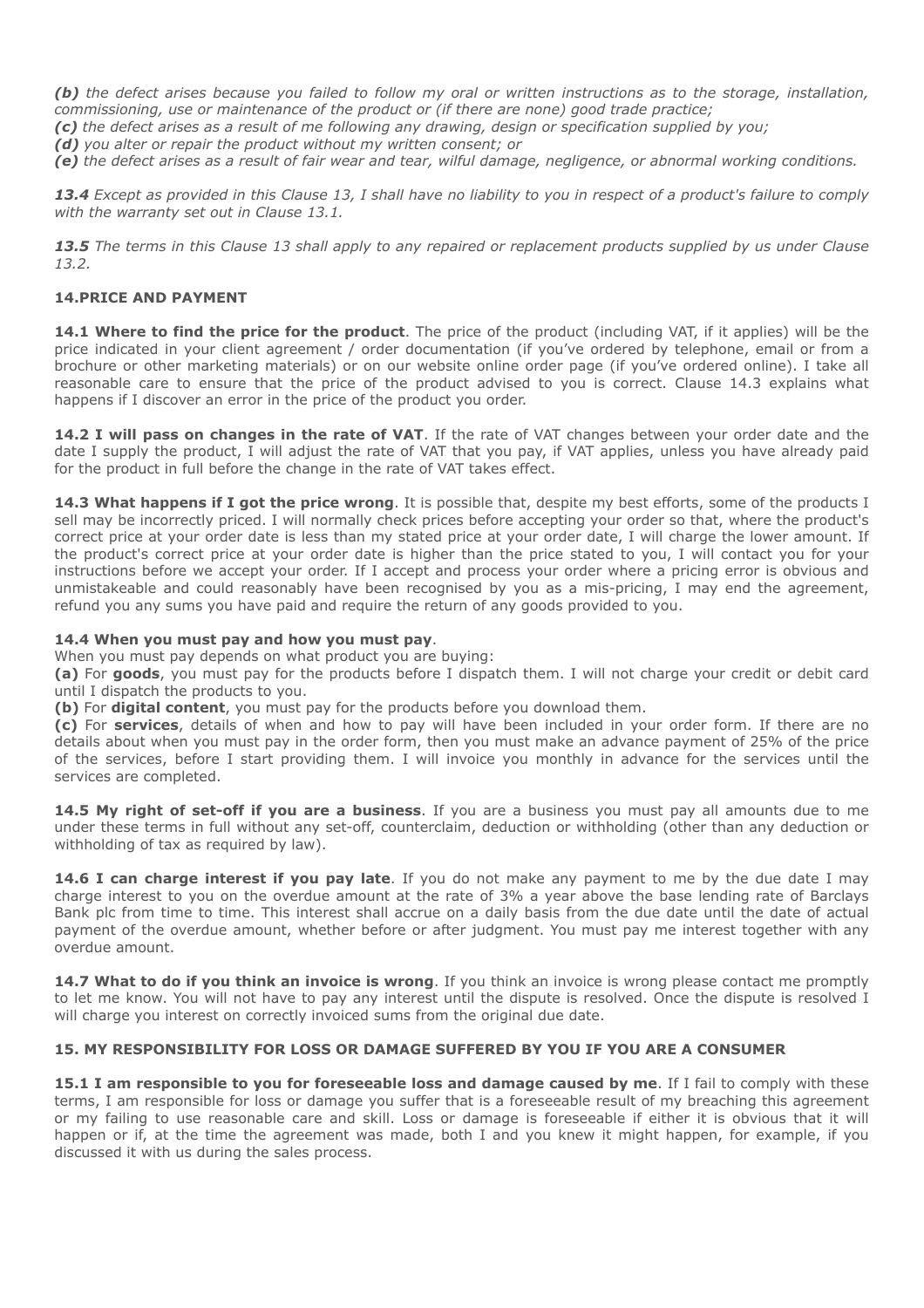**15.2 I do not exclude or limit in any way my liability to you where it would be unlawful to do so**. This includes liability for death or personal injury caused by my negligence or the negligence of my employees, agents or subcontractors; for fraud or fraudulent misrepresentation; for breach of your legal rights in relation to the products as summarised in Clause 12.1; and for defective products under the Consumer Protection Act 1987.

**15.3. I do limit certain losses and damage caused by me in the following areas.** I cap our liability for the following loss or damage to the total amount payable for the product or £5,000, whichever is the lower amount: **(a)** loss and damage that is not foreseeable to me and you when the agreement was made with you; and **(b)** loss and damage that was not caused by any breach on my part.

Where the product is paid for by instalments, the total amount for this purpose is total of all instalments.

In Clause 15.3(a) Loss or damage is not foreseeable if either it is not obvious that it will happen or if, at the time the agreement was made, both I and you did not know it might happen, for example, if you did not discuss it with us during the sales process.

**15.4 When I am liable for damage to your property**. If I am providing services in your property, I will make good any damage to your property caused by me while doing so. However, I am not responsible for the cost of repairing any pre-existing faults or damage to your property that I discover while providing the services.

**15.5 When I am liable for damage caused by digital content.** If defective digital content which I have supplied damages a device or digital content belonging to you and this is caused by my failure to use reasonable care and skill I will either repair the damage or pay you compensation.

**15.6 I am not liable for business losses**. If you are a consumer we only supply the products for domestic and private use. If you use the products for any commercial, business or re-sale purpose your liability will be limited as set out in Clause 16.

#### *16. My RESPONSIBILITY FOR LOSS OR DAMAGE SUFFERED BY YOU IF YOU ARE A BUSINESS*

*16.1 Nothing in these terms shall limit or exclude our liability for:* 

*(a) death or personal injury caused by my negligence, or the negligence of my directors, officers or employees of the Company, and any contractor or agents engaged by the Company;*

*(b) fraud or fraudulent misrepresentation;* 

*(c) breach of the terms implied by section 12 of the Sale of Goods Act 1979 or section 2 of the Supply of Goods and Services Act 1982; or* 

*(d) defective products under the Consumer Protection Act 1987; or* 

*(e) any matter in respect of which it would be unlawful for us to exclude or restrict liability.* 

*16.2 Except to the extent expressly stated in Clause 13.1 all terms implied by sections 13 to 15 of the Sale of Goods Act 1979 and sections 3 to 5 of the Supply of Goods and Services Act 1982 are excluded.* 

*16.3 Subject to Clause 16.1:* 

*(a) I shall not be liable to you, whether in contract, tort (including negligence), breach of statutory duty, or otherwise, for any loss of profit, or any indirect or consequential loss arising under or in connection with any agreement between us; and* 

*(b) our total liability to you for all other losses arising under or in connection with any agreement between us, whether in contract, tort (including negligence), breach of statutory duty, or otherwise, shall be limited to 25% of the total amount paid by you for the products under any agreement between us or £5,000, whichever is the greater amount.* 

#### **17. HOW I MAY USE YOUR PERSONAL INFORMATION**

**17.1 How I will use your personal information**. I will only use your personal information as set out in my Privacy Policy. You can find my Privacy Policy by requesting a copy from us. by calling me on 07976 942643 or emailing pippaanderson100@icloud.com

## **18. INTELLECTUAL PROPERTY RIGHTS**

18.1 I retain ownership in our Intellectual Property, like trademarks, patents, copyright. My Intellectual Property is important to us and allows us to offer the specific products I create and sell. Consequently, I retain all ownership and Intellectual Property to any products supplied to you, including all copyrights and any trademarks, whether registered or not, that belong to me. The content and materials are being provided to you, including where we are providing a Programme to you, are for your individual use only and we grant to you a single-user licence.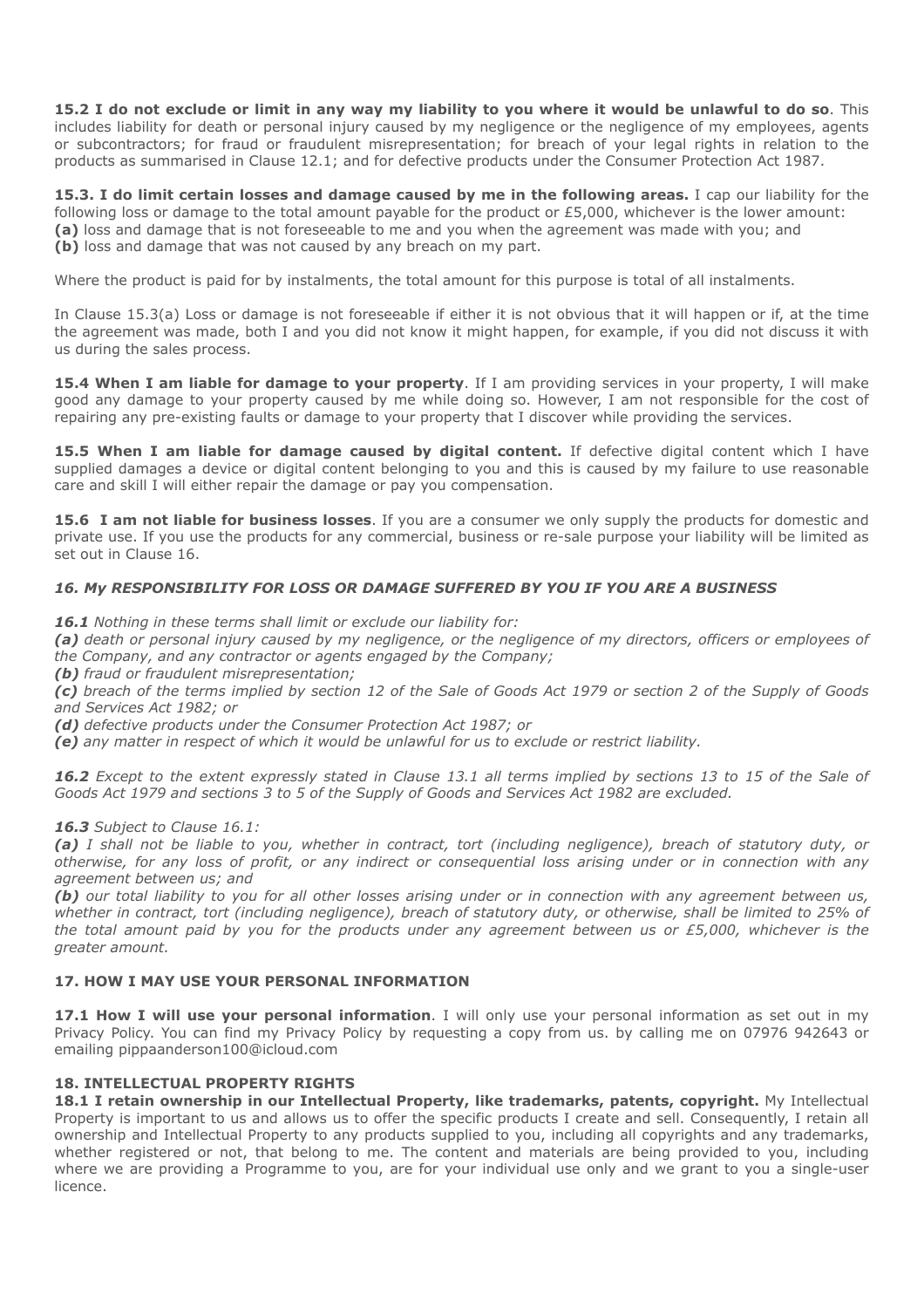**18.2 You must not share my Intellectual Property.** You are not permitted to share, copy, sell, post, distribute, reproduce, duplicate, trade, resell, exploit, or otherwise disseminate any of my Intellectual Property, including any portion of the content and materials of any Programme, electronically or otherwise, for business or commercial use, or in any other revenue generating ways, without my prior written consent.

18.3 Other important restrictions on you using my Intellectual Property. You acknowledge and agree that (a) you have no right to use or to allow others to use the Intellectual Property or any part of it, (b) you shall not seek to register any Intellectual Property, (c) you shall not use any trade marks, trade names or get-up which resemble our trade marks, trade names or get-up and which would therefore be likely to confuse or mislead the public or any section of the public, (d) you shall not remove, alter or otherwise tamper with any trade marks, trade names, logos, numbers or other means of identification on of my products or any packaging which come into your possession, custody or control, (e) you shall not do or omit to do, or authorise any third party to do or to omit to do, anything which could invalidate or be inconsistent with the Intellectual Property.

In these terms, we refer to "**Intellectual Property**" to mean any patent, copyright, registered design, unregistered design right, trade mark or other industrial or intellectual property owned or used by me together with any current applications for any registrable items of any of these.

#### **19. SOME OF THE PRODUCTS I PROVIDE TO YOU ARE SPECIAL IN NATURE BECAUSE THEY RELATE TO YOUR HEALTH**

**19.1 I provide information to you for educational purposes and not to provide medical advice.** Although I use reasonable care in preparing our products, including any Programmes for you, I provide these to you for your own use and for informational and educational purposes only. Only my staff who are medically qualified or regulated by a body that oversees the provision of healthcare services (such as the Public Health Authorities of the UK, and the UK Health & Care Professions Council) are lawfully permitted to give medical advice and I will inform you if they are. I strongly advise you to seek the advice of a qualified healthcare professional (such as your doctor) before making any changes that affect your health, and to discuss any queries or concerns you might have with them before you make any decisions about any choices that impact your health.

**19.2 Own decision, risk and responsibility.** There are risks that might arise from using my products (including any Programme) that relate to your use, misuse, or non-use of my products and/or any materials provided. Please inform yourself of these risks. You agree to take full responsibility for your decision and any other decisions you make, including any made before, during or after a Programme. Any outcomes or results from using my products, including any Programme, are solely your responsibility.

19.3 You are responsible for your health and wellbeing. You, rather than us, are responsible for your own health and wellbeing, whether mental, physical or spiritual.

**19.4 I provide no guarantee as to your outcomes. I** make no guarantees to you as to any outcomes or results you may experience from my products, including my Programmes. There are many factors that influence those outcomes and/or results, and I disclaim any guarantees in relation to them, whether implied or explicit. This clause does not affect your rights in respect of defective products under Clause 12 if you are a consumer and Clause 13 if you are a business.

**19.5 I am unable to provide certain categories of expert advice.** I do not provide any medical, counselling, psychotherapy, mental health, substance abuse, legal or financial advice, including where you are committed to a Programme I have tailored for you. You are advised to seek your own medical, counselling, psychotherapy, mental health, substance abuse, legal or financial advice from an appropriately qualified professional who is expert in those areas. The only exception to this is where my staff are (i) doctors or (ii) other medically qualified professionals who are regulated by a body that oversees the provision of healthcare services (such as the Public Health Authorities of the UK or the UK Health & Care Professions Council), are allowed by law to give medical advice within their scope of practice, and are treating you as a patient. I will inform you if they are.

19.6 I do not make recommendations on dietary or health supplements. If you request any recommendations for any dietary or health supplements or I give you information about dietary or health supplements, including during a Programme I have tailored for you, I provide these to you for informational and educational purposes only. They must not be treated by you as medical advice, or a substitute for you obtaining medical advice prior to taking such dietary or health supplements. You are, instead, advised to check with your doctor or other qualified medical professional before using any dietary or health supplements, whether I have discussed them with you or not.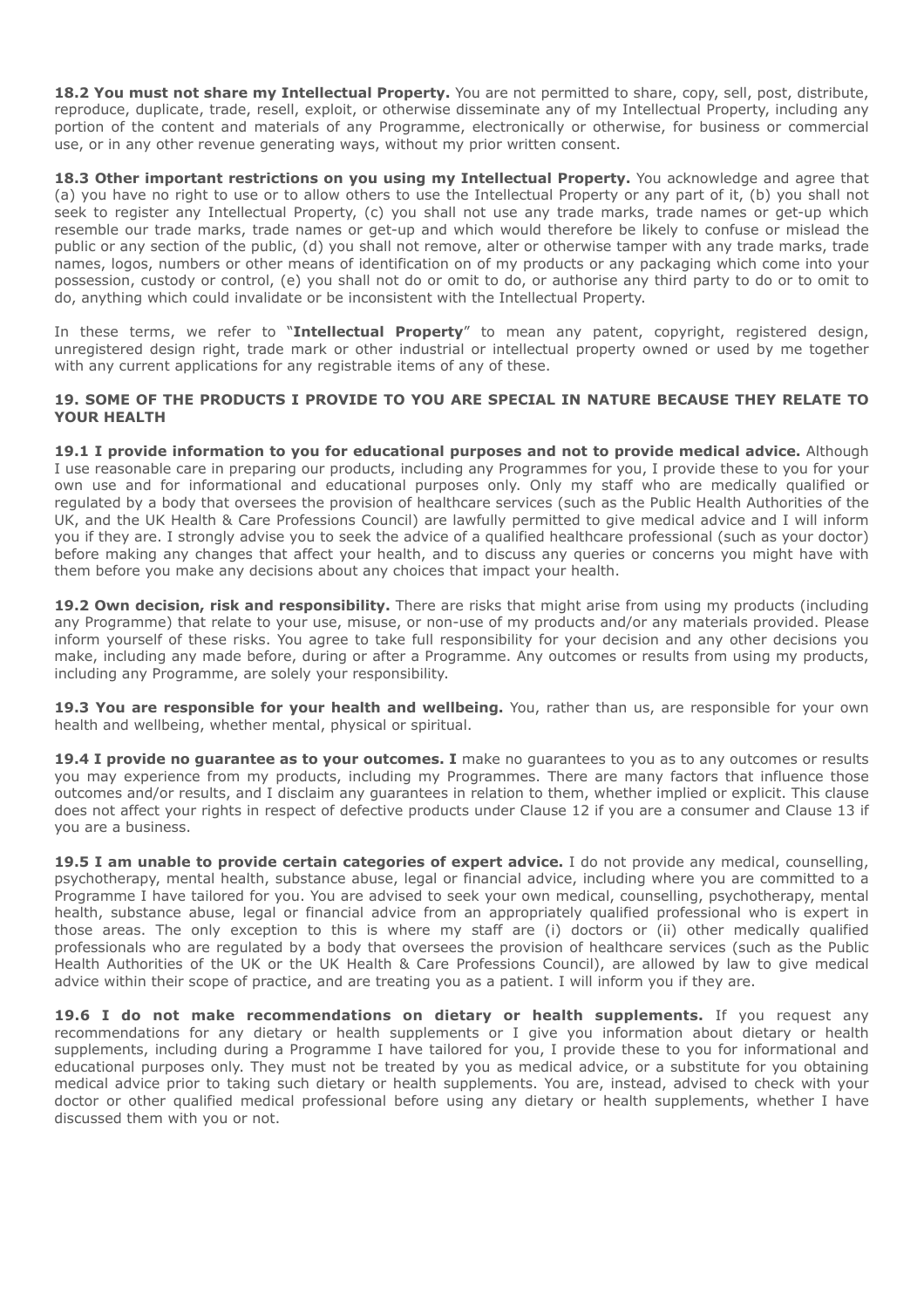**19.7 Do not start or stop taking medications or dietary and health supplements without expert medical advice.** I recommend that you consult with your doctor or other medically qualified professional before making any decision to start or stop taking, or change the quantity or frequency of, medications and dietary or health supplements, whether or not as a result of information I provide to you, including during any Programme I have tailored for you. Where my staff are (i) doctors or (ii) other medically qualified professionals who are regulated by a body that oversees the provision of healthcare services (such as the Public Health Authorities of the UK or the UK Health & Care Professions Council), are allowed by law to give medical advice, and are treating you as a patient. I will inform you if they are.

**19.8 Do not start or stop any form of physical exercise without expert medical advice.** I recommend that you consult with your doctor or other medically qualified professional before making any decision to start or stop physical exercise, whether or not as a result of information I provide to you, including during any Programme I have tailored for you.

## **20. OTHER IMPORTANT TERMS**

**20.1 I may transfer this agreement to someone else**. I may transfer my rights and obligations under these terms to another organisation. I will always tell you in writing if this happens and I will ensure that the transfer will not affect your rights under the agreement. If you are unhappy with the transfer you may contact me to end the agreement within 30 days of me telling you about it and I will refund you any payments you have made in advance for products not provided.

**20.2 You need my consent to transfer your rights to someone else (except that you can always transfer your enhanced rights)**. You may only transfer your rights or your obligations under these terms to another person if I agree to this in writing. For example, I may not consent to the transfer where the product I provide are designed for you, and not anyone else. However, if you are a consumer you may transfer your enhanced rights found in Clause 8.4 to a person who has acquired the product or, where the product is services, any item or property in respect of which I have provided the services. I may require the person to whom the guarantee is transferred to provide reasonable evidence that they are now the owner of the relevant item or property, for example, providing a letter and/or email (or chain of letters and/or emails) showing the transfer of the benefit of the guarantee to the new owner of the product in question.

**20.3 Nobody else has any rights under this agreement (except someone you pass your enhanced rights on to**). This agreement is between you and me. No other person shall have any rights to enforce any of its terms, except as explained in Clause 20.2 in respect of our guarantee. Neither of us will need to obtain the agreement of any other person in order to end the agreement or make any changes to these terms.

**20.4 If a court finds part of this agreement illegal, the rest will continue in force**. Each of the paragraphs of these terms operates separately. If any court or relevant authority decides that any of them are unlawful, the remaining paragraphs will remain in full force and effect.

**20.5 Even if I delay in enforcing this agreement, I can still enforce it later**. If I do not insist immediately that you do anything you are required to do under these terms, or if I delay in taking steps against you in respect of your breaching this agreement, that will not mean that you do not have to do those things and it will not prevent me taking steps against you at a later date. For example, if you miss a payment and I do not chase you but I continue to provide the products, I can still require you to make the payment at a later date.

**20.6 Which laws apply to this agreement and where you may bring legal proceedings if you are a consumer**. These terms are governed by the laws of England and Wales and you can bring legal proceedings in respect of the products in the English or Welsh courts. If you live in Scotland you can bring legal proceedings in respect of the products in either the Scottish or the English courts. If you live in Northern Ireland you can bring legal proceedings in respect of the products in either the Northern Irish or the English courts.

**20.7 Alternative dispute resolution if you are a consumer**. Alternative dispute resolution is a process where an independent body considers the facts of a dispute and seeks to resolve it, without you having to go to court. If you are not happy with how I have handled any complaint, you may submit your dispute for online resolution to the European Commission Online Dispute Resolution (accessible via [https://ec.europa.eu/consumers/odr/\)](https://ec.europa.eu/consumers/odr/) platform.

*20.8 Which laws apply to this agreement and where you may bring legal proceedings if you are a business. If you are a business, any dispute or claim arising out of or in connection with an agreement between us or its subject matter or formation (including non-contractual disputes or claims) is governed by and shall be construed in accordance with the laws of England and Wales and the courts of England and Wales shall have exclusive jurisdiction to settle any such dispute or claim.*